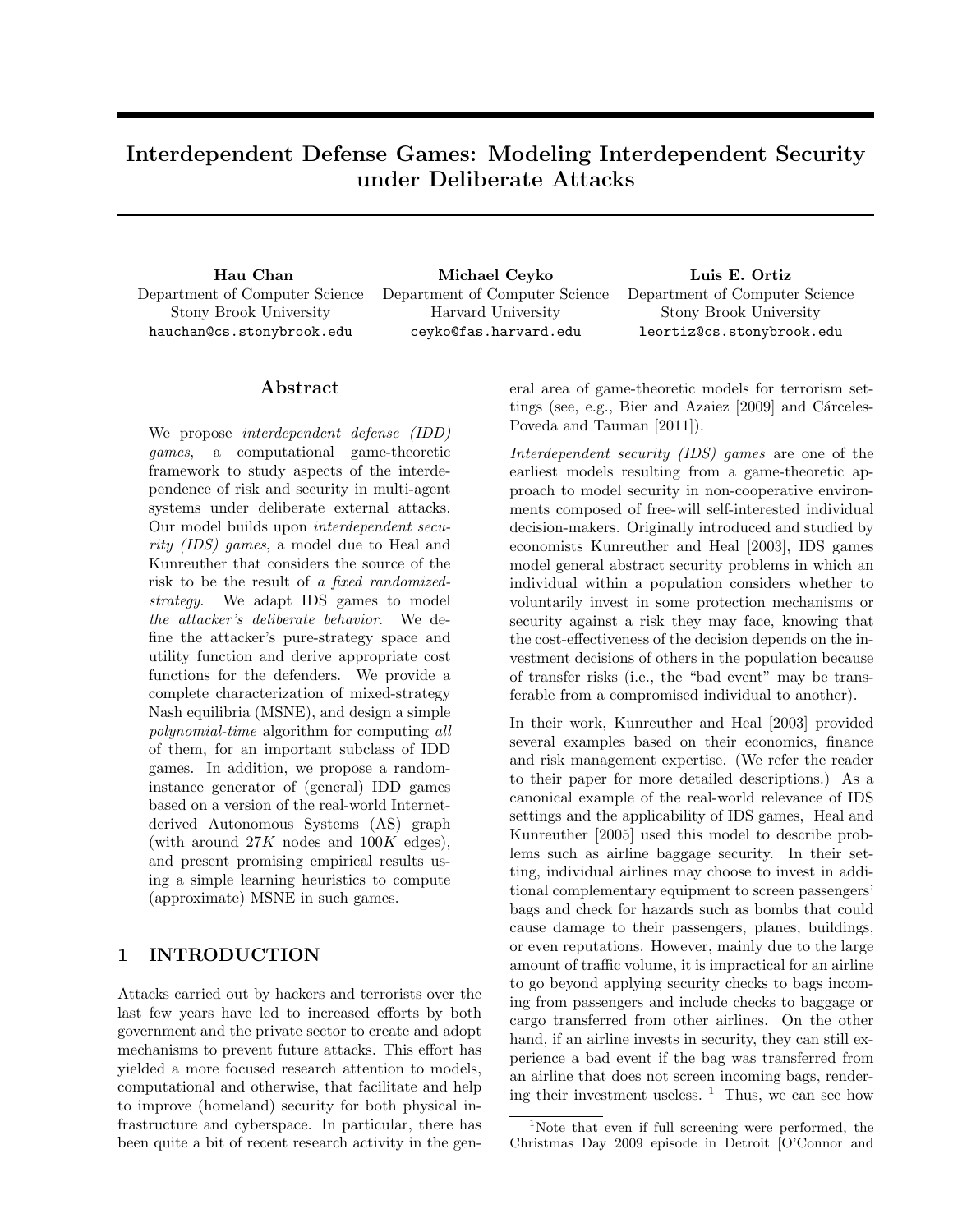the cost-effectiveness of an investment can be highly dependent on others' investment decisions. Another recent application of the IDS model is on container shipping transportation [Gkonis and Psaraftis, 2010]. They use the IDS model to study the effect of investment decision on container screening of ports have on their neighboring ports.

In this work, we build on the literature in IDS games. In particular, we adapt the model to situations in which the abstract "bad event" results from the deliberate action of an attacker. The "internal agents" (e.g., airlines and computer network users), whom we also often refer to as "defenders" or "sites," have the voluntary choice to individually invest in security to defend themselves against a direct or indirect offensive attack, modulo, of course, the cost-effectiveness to do so. A side benefit of explicitly modeling the attacker, as we do in our model, is that the probability of an attack results directly from the equilibrium analysis. Building IDS games can be hard because it requires a priori knowledge of the likelihood of an attack. Attacks of this kind are considered rare events and thus notoriously difficult to statistically estimate in general.

Related Work. Johnson et al. [2010] and Fultz and Grossklags [2009] independently developed noncooperative game models similar to ours. Johnson et al. [2010] extend IDS games by modeling uncertainty about the source of the risk (i.e., the attacker) using a Bayesian game over risk parameters. Fultz and Grossklags [2009] propose and study a non-graphical game-theoretic model for the interactions between attackers and nodes in a network. In their model, each node in the network can decide on whether to contribute (by investment) to the overall safety of the network and/or to individual safety. The attackers can attack any number of nodes, but with each attack there is an increased probability that the attacker might get caught and suffer penalties or fines. Hence, while their game has IDS characteristics, it is technically not within the standard IDS game framework introduced by Heal and Kunreuther.

Most of the previous related work explore the realm of information security and are application/network specific (see Roy et al. [2010] for a survey on game theory application to network security). Past literature has largely focused on two-person (an attacker and a defender) games where the nodes in the network are regarded as a single entity (or a central defender). For example, Lye and Wing [2002] look at the interactions between an attacker and the (system) administrator using a two-player stochastic game. Recent work uses a Stackelberg game model in which the

defender (or leader) commits to a mixed strategy to allocate resources to defend a set of nodes in the network, and the follower (or attacker) optimally allocates resources to attack a set of "targets" in the network given the leader's commitment [Jain et al., 2011, Kiekintveld et al., 2009, Korzhyk et al., 2010, 2011a,b].

Other recent work strive to understand the motivation of the attackers. For example, Liu [2003] focus on understanding the attacker's intent, objectives, and strategies and derive a (two-player) game-theoretical model based on these, while Cremonini and Nizovtsev [2006] use cost-benefit analysis (of attackers) to address the issue of the optimal amount of security (of the nodes in the network).

Our Contribution. We adapt the standard noncooperative framework of IDS games to settings in which the source of the risk is the result of a deliberate, strategic decision by an external attacker. In particular, we design and propose interdependent defense (IDD) games, a new class of games that, in contrast to standard IDS games, model the attacker explicitly, while maintaining a core component of IDS systems: the potential transferability of the risk resulting from an attack. We note that the explicit modeling of risk transfer is an aspect of our model that has not been a focus of previous game-theoretic attacker-defender models of security discussed earlier.

We formally define and study IDD games in depth in Section 3. We present several results that fully characterize their NE.  $^2$  We also provide a *polynomial-time* algorithm to compute all MSNE for the important subclass of IDD games in which there is only one attack, the defender nodes are fully transfer-vulnerable (i.e., investing in security does nothing to reduce their external/transfer risk) and transfers are *one-hop*.<sup>3</sup>

We note that considering a single attacker is a typical assumption in security settings (see previous work discussed earlier). It is also reasonable: We can view many attackers as a single attacker. Allowing at most one attack prevents immediate representational and computational intractability problems because the number of the attacker's (pure) strategies grows exponentially with the number of attacks. Finally, because the attacker has no fixed target, it is ineffective for the attacker to consider or go beyond plans of attacks involving multiple  $(> 2)$  transfers: such plans are complex, time consuming and costly.

Our computational results are significant and surprising because computing all NE in general IDS games is

Schmitt, 2009] serves as a reminder that transfer risk still exists.

<sup>2</sup>Due to space limitation, we omit proofs of our main technical results and instead refer the reader to the supplementary document for details [Chan et al., 2012].

<sup>&</sup>lt;sup>3</sup>We note that the original IDS games were also fully transfer-vulnerable and assume one-hop transfers.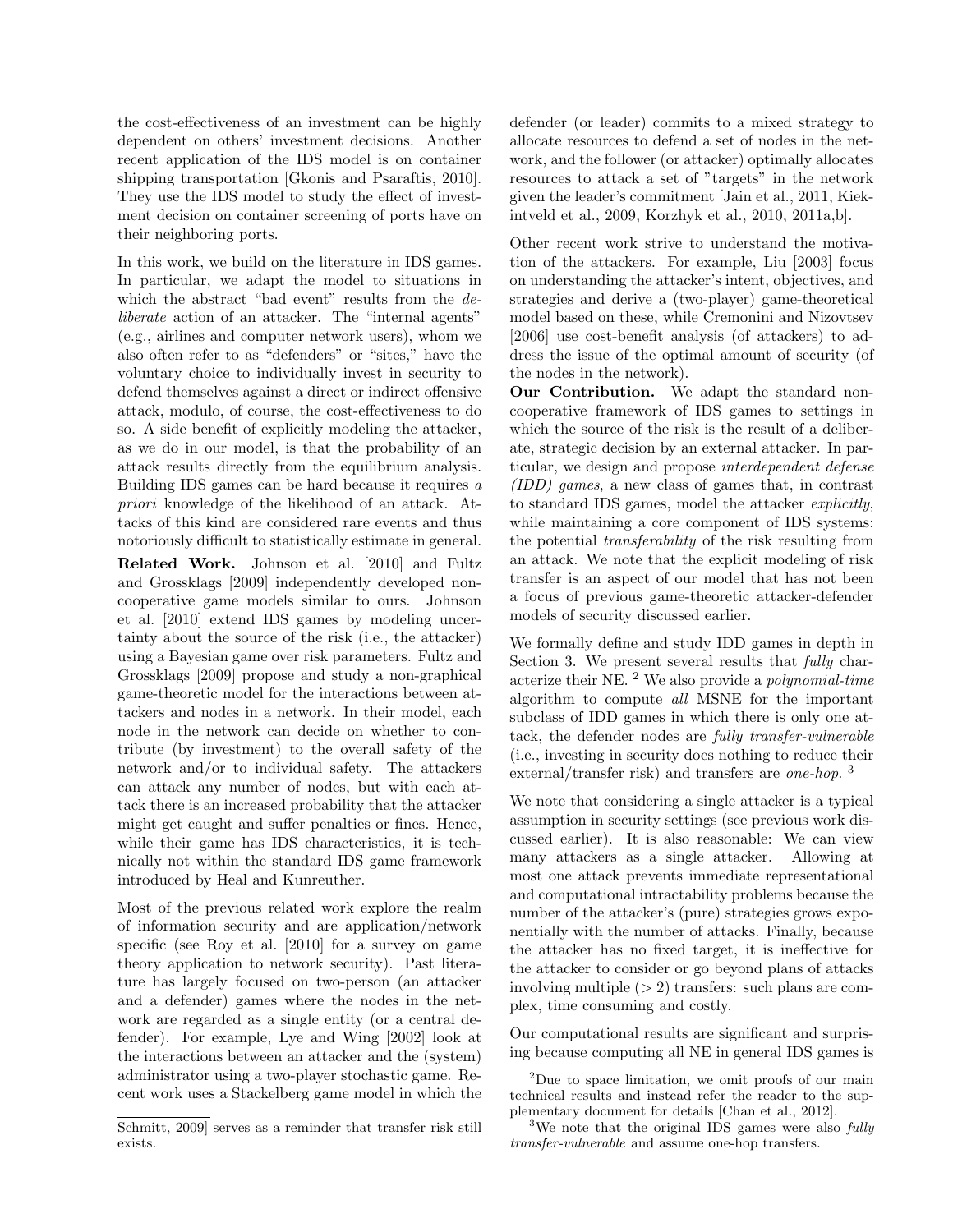hard (i.e., the Nash-extension problem in general IDS games is NP-complete [Kearns and Ortiz, 2003]). <sup>4</sup> We do not know of any other non-trivial game for which there exists a polynomial-time algorithm to compute all NE except ours and the algorithm for uniformtransfer IDS games of Kearns and Ortiz [2003].

In Section 4, we provide experimental results from applying learning-in-games heuristics to compute approximate NE to both fixed and randomly-generated instances of IDD games, with at most one simultaneous attack and one-hop transfers, on a very large Internet AS graph ( $\approx 27K$  nodes and  $\approx 100K$  edges).

### 2 IDS GAMES

Each player  $i$  in an IDS game has a choice to invest  $(a_i = 1)$  or not invest  $(a_i = 0)$ . For each player i,  $C_i$  and  $L_i$  are the cost of investment and loss induce by the bad event, respectively. We define the ratio of the two parameters, the player's "cost-to-loss" ratio, as  $\rho_i \equiv C_i/L_i$ . Bad events can occur through both direct and indirect means. Direct risk, or internal risk,  $p_i$  is the probability that player i will experience a bad event because of direct contamination. The standard IDS model assumes that investing will completely protect the player from direct contamination; hence, internal risk is only possible when  $a_i = 0$ . Indirect risk  $q_{ji}$  is the probability that player j is directly "contaminated," does not experience the bad event but transfers it to player  $i$  who ends up experiencing the bad event. There is an implicit global constraint on these parameters, by the axioms of probability:  $p_i + \sum_{j=1}^n q_{ij} \leq 1$  for all *i*.

We now formally define a (directed) graphical games [Kearns, 2007, Kearns et al., 2001] version of IDS games, as first introduced by Kearns and Ortiz [2003]. Denote by  $[n] \equiv \{1, \ldots, n\}$  the set of n players. Note that the parameters  $q_{ij}$ 's induce a directed graph  $G = ([n], E)$  such that  $E = \{(i,j)|q_{ij} > 0\}$ . Let  $Pa(i) \equiv \{j \mid q_{ji} > 0\}$  be the set of players that are parents of player  $i$  in  $G$  (i.e., the set of players that player  $i$ is exposed to via transfers), and by  $PF(i) \equiv Pa(i) \cup \{i\}$ the *parent family* of player  $i$ , which includes  $i$ . Denote by  $k_i \equiv |\text{PF}(i)|$  the size of the parent family of player *i*. Similarly, let  $Ch(i) \equiv \{j \mid q_{ij} > 0\}$  be the set of players that are children of player i (i.e., the set of players to whom player i can present a risk via transfer) and

 $CF(i) \equiv Ch(i) \cup \{i\}$  the *(children)* family of player i, which includes  $i$ . The probability that player  $i$  is safe from player *j*, as a function of player *j*'s decision, is

$$
e_{ij}(a_j) \equiv a_j + (1 - a_j)(1 - q_{ji}) = (1 - q_{ji})^{1 - a_j},
$$

because if j invests, then it is impossible for j to transfer the bad event, while if  $j$  does not invest, then  $j$ either experiences the bad event or transfers it to another player, but never both.

Denote by  $\mathbf{a} \equiv (a_1, \ldots, a_n) \in \{0,1\}^n$  the joint action of all *n* players. Also denote by  $\mathbf{a}_{-i}$  the joint-action of all players except i and for any subset  $I \subset [n]$  of players, denote by  $a<sub>I</sub>$  the sub-component of the joint action corresponding to those players in  $I$  only. We define  $i$ 's  $\prod_{j\in \text{Pa}(i)} e_{ij}(a_j)$  and equivalently his *overall risk* from overall safety from all other players as  $s_i(\mathbf{a}_{Pa(i)}) \equiv$ some other players is  $r_i(\mathbf{a}_{Pa(i)}) \equiv 1 - s_i(\mathbf{a}_{Pa(i)})$ . Note that each players' external safety (and risk) is a direct function of its parents only, not all other players. From these definitions, we obtain player  $i$ 's overall cost, the cost of joint action  $\mathbf{a} \in \{0,1\}^n$ , corresponding to the (binary) investment decision of all players, is

$$
M_i(a_i, \mathbf{a}_{\text{Pa}(i)}) \equiv a_i [C_i + r_i(\mathbf{a}_{\text{Pa}(i)}) L_i] +
$$
  

$$
(1 - a_i)[p_i + (1 - p_i)r_i(\mathbf{a}_{\text{Pa}(i)})]L_i.
$$

# 3 IDD GAMES

In the standard IDS game model, investment in security does not reduce transfer risks. However, in some IDS settings (e.g., vaccination and cyber-security), it is reasonable to expect that security investments would include mechanisms to reduce transfer risks. This motivates our first modification to the traditional IDS games: allowing the investment in protection to not only makes us safe from direct attack but also partially reduce (or even eliminate) the transfer risk. We incorporate this factor by introducing a new real-valued parameter  $\alpha_i \in [0, 1]$  representing the probability that a transfer of a potentially bad event will go unblocked by  $i$ 's security, assuming  $i$  has invested. Thus, we redefine player i's overall cost as <sup>5</sup>

$$
M_i(a_i, \mathbf{a}_{\text{Pa}(i)}) \equiv a_i [C_i + \alpha_i r_i(\mathbf{a}_{\text{Pa}(i)}) L_i] +
$$
  

$$
(1 - a_i)[p_i + (1 - p_i)r_i(\mathbf{a}_{\text{Pa}(i)})]L_i.
$$

Next, we introduce an additional player, the attacker, who *deliberately* initiates bad events. (So that now bad events are no longer "chance occurrences" without any strategic deliberation.) The attacker has a target decision for each player - a choice of attack  $(b_i = 1)$  or not attack  $(b_i = 0)$  player *i*. Hence,

<sup>4</sup>To put our computational contributions in context, note that deciding whether a game has a PSNE is in general NP-complete (see, e.g., Gilboa and Zemel [1989], Gottlob et al. [2005]), and computing an MSNE is PPAD-complete, even in two-player games (see, e.g., Chen et al. [2009] and Daskalakis et al. [2009]). Also, computing all MSNE is rarely achieved and counting-related problems are often #P-complete (see, e.g., [Conitzer and Sandholm, 2008]).

<sup>5</sup>A similar extension was also proposed independently by Heal and Kunreuther [2007].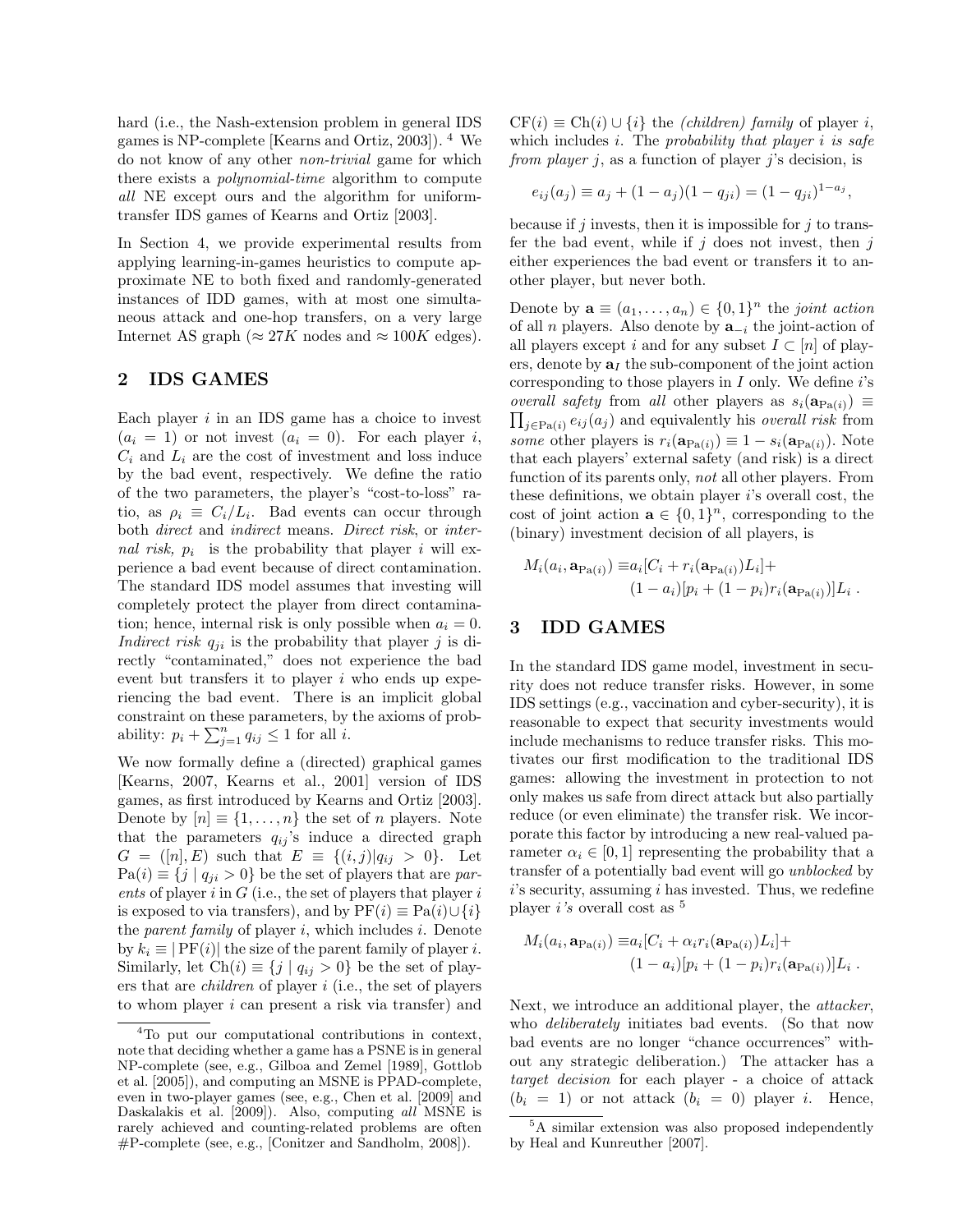the attacker's pure strategy is denoted by the vector  $\mathbf{b} \in \{0,1\}^n$ . The game parameter  $p_i$  implicitly "encodes"  $b_i$  because  $b_i = 0$  implies  $p_i = 0$ . Thus, we redefine  $p_i \equiv p_i(b_i) \equiv b_i \hat{p}_i$  so that player i has intrinsic risk  $\hat{p}_i$ , and only has internal risk if targeted<br>(i.e.  $b_i = 1$ ). The new parameter  $\hat{p}_i$  represents the (i.e,  $b_i = 1$ ). The new parameter  $\hat{p}_i$  represents the (conditional) probability that an attack is successful at player i given that player i was directly targeted and did not invest in protection. The game parameter  $q_{ij}$  "encodes"  $b_i = 1$ , because a prerequisite is that i is targeted before it can transfer the bad event to  $j$ . We redefine  $q_{ij} \equiv q_{ij}(b_i) \equiv b_i \hat{q}_{ij}$  so that  $\hat{q}_{ij}$  is the intrinsic transfer probability from player  $i$  to player  $j$ , independent of  $b_i$ . The new parameter  $\hat{q}_{ij}$  represents the conditional probability that an attack is successful. (conditional) probability that an attack is successful at player  $j$  given that it originated at player  $i$ , did not occur at  $i$  but was transferred undetected to  $j$ . Note that just as it was the case with traditional IDS games, there is an implicit constraint on the risk-related parameters:  $\hat{p}_i + \sum_{j \in \text{Chi}(i)} \hat{q}_{ij} \leq 1$ , for all *i*. Because<br>the n's and a is depend on the attacker's action **b**, so the  $p_i$ 's and  $q_{ij}$ 's depend on the attacker's action **b**, so does the safety and risk functions. In particular, we now have

$$
e_{ij}(a_j, b_j) \equiv a_j + (1 - a_j)(1 - b_j \hat{q}_{ji}) = (1 - \hat{q}_{ji})^{b_j(1 - a_j)},
$$

 $s_i(\mathbf{a}_{\text{Pa}(i)}, \mathbf{b}_{\text{Pa}(i)}) \equiv \prod_{j \in \text{Pa}(i)} e_{ij}(a_j, b_j) \equiv 1$  $r_i(\mathbf{a}_{Pa(i)}, \mathbf{b}_{Pa(i)})$ . Hence, for each player i, the cost function becomes

$$
M_i(a_i, \mathbf{a}_{\text{Pa}(i)}, b_i, \mathbf{b}_{\text{Pa}(i)}) \equiv a_i [C_i + \alpha_i r_i (\mathbf{a}_{\text{Pa}(i)}, \mathbf{b}_{\text{Pa}(i)}) L_i]
$$
  
+ (1 - a\_i) [b\_i \hat{p}\_i + (1 - b\_i \hat{p}\_i) r\_i (\mathbf{a}\_{\text{Pa}(i)}, \mathbf{b}\_{\text{Pa}(i)})] L\_i.

We assume the attacker wants to cause as much damage as possible. One possible *utility/payoff* function U quantifying the objective of the attacker is

$$
U(\mathbf{a}, \mathbf{b}) \equiv \sum_{i=1}^{n} M_i(\mathbf{a}_{\text{PF}(i)}, \mathbf{b}_{\text{PF}(i)}) - a_i C_i - b_i C_i^0.
$$

which adds the expected players costs (for targeted and transferred bad events) over all players, minus  $C_i^0$ , the attacker's own "cost" to target player i.

#### 3.1 MIXED STRATEGIES IN IDD GAMES

For all player i, denote by  $x_i$  the mixed strategy of *player i*: the probability that player *i* invests. Similarly, y denotes the joint probability mass function (PMF) corresponding to the attacker's mixed strategy so that for all  $\mathbf{b} \in \{0,1\}^n$ ,  $y(\mathbf{b})$  is the probability that the attacker executes joint-attack vector b.

Denote the marginal PMF over a subset  $I \subset [n]$  of the internal players by  $y_I$  such that for all  $\mathbf{b}_I$ ,  $y_I(\mathbf{b}_I) \equiv$  $\sum_{\mathbf{b}_{-I}} y(\mathbf{b}_I, \mathbf{b}_{-I})$  is the (marginal) probability that the attacker chooses a joint-attack vector in which the subcomponent decisions corresponding to players in I are as in  $\mathbf{b}_I$ . Denote simply by  $y_i \equiv y_{\{i\}}(1)$  the marginal probability that the attacker chooses an attack vector in which player  $i$  is directly targeted. Slightly abusing notation, we redefine the function  $e_{ij}$  (i.e., how safe i is from j),  $s_i$  and  $r_i$  (i.e., the overall transfer safety and risk, respectively) as  $e_{ij}(x_j, b_j) \equiv x_j + (1-x_j)(1-\varepsilon)$  $b_j \widehat{q}_{ji}$ ),  $s_i(\mathbf{x}_{Pa(i)}, \mathbf{b}_{Pa(i)}) \equiv \prod_{j \in Pa(i)} e_{ij}(x_j, b_j)$ ,

$$
s_i(\mathbf{x}_{\text{Pa}(i)}, y_{\text{Pa}(i)}) \equiv \sum_{\mathbf{b}_{\text{Pa}(i)}} y_{\text{Pa}(i)}(\mathbf{b}_{\text{Pa}(i)}) s_i(\mathbf{x}_{\text{Pa}(i)}, \mathbf{b}_{\text{Pa}(i)}) ,
$$

and  $r_i(\mathbf{x}_{Pa(i)}, y_{Pa(i)}) \equiv 1 - s_i(\mathbf{x}_{Pa(i)}, y_{Pa(i)})$ .

In general, the *expected* cost of protection to site  $i$ , with respect to a joint mixed-strategy  $(x, y)$ , can be expressed as

$$
M_i(x_i, \mathbf{x}_{\text{Pa}(i)}, y_{\text{PF}(i)}) \equiv x_i[C_i + \alpha_i r_i(\mathbf{x}_{\text{Pa}(i)}, y_{\text{Pa}(i)})L_i] + (1 - x_i)[\hat{p}_i f_i(\mathbf{x}_{\text{Pa}(i)}, y_{\text{PF}(i)}) + r_i(\mathbf{x}_{\text{Pa}(i)}, y_{\text{Pa}(i)})]L_i,
$$

where  $f_i(\mathbf{x}_{\text{Pa}(i)}, y_{\text{PF}(i)}) \equiv$ 

$$
\sum_{\mathbf{b}_{\mathrm{PF}(i)}} y_{\mathrm{PF}(i)}(\mathbf{b}_{\mathrm{PF}(i)}) b_i s_i(\mathbf{x}_{\mathrm{Pa}(i)}, \mathbf{b}_{\mathrm{Pa}(i)}) .
$$

The expected payoff of the attacker is

$$
U(\mathbf{x}, y) \equiv \sum_{i=1}^{n} M_i(\mathbf{x}_{\text{PF}(i)}, y_{\text{PF}(i)}) - x_i C_i - y_i C_i^0.
$$

Let  $\widehat{\Delta}_i \equiv \rho_i / \widehat{p}_i \equiv \frac{C_i}{L_i \widehat{p}_i}$  and  $\widehat{s}_i(\mathbf{x}_{\text{Pa}(i)}, y_{\text{PF}(i)}) \equiv$  $f_i(\mathbf{x}_{Pa(i)}, y_{PF(i)}) + \frac{1-\alpha_i}{\hat{p}_i} r_i(x_{Pa(i)}, y_{Pa(i)})$ . The best-<br>response correspondence of defender *i* is then response correspondence of defender  $i$  is then

$$
\mathcal{BR}_i(\mathbf{x}_{\text{Pa}(i)}, y_{\text{PF}(i)}) \equiv \begin{cases} \{1\}, & \text{if } \widehat{s}_i(\mathbf{x}_{\text{Pa}(i)}, y_{\text{PF}(i)}) > \widehat{\Delta}_i, \\ \{0\}, & \text{if } \widehat{s}_i(\mathbf{x}_{\text{Pa}(i)}, y_{\text{PF}(i)}) < \widehat{\Delta}_i, \\ [0,1], & \text{if } \widehat{s}_i(\mathbf{x}_{\text{Pa}(i)}, y_{\text{PF}(i)}) = \widehat{\Delta}_i. \end{cases}
$$

The best-response correspondence for the attacker is simply  $\mathcal{BR}_0(\mathbf{x}) \equiv \arg \max_u U(\mathbf{x}, y)$ .

**Definition 1** *A* joint mixed-strategy  $(\mathbf{x}^*, y^*)$  is a mixed-strategy Nash equilibrium (MSNE) of an IDD game if (1) for all  $i \in [n]$ ,  $x_i^* \in \mathcal{BR}_i(\mathbf{x}_{Pa(i)}^*, y_{PF(i)}^*)$ and (2)  $y^* \in BR_0(\mathbf{x}^*)$ . If  $(\mathbf{x}^*, y^*)$  corresponds to a (deterministic) joint action then we call the MSNE a pure-strategy Nash equilibrium (PSNE).

#### 3.2 MODEL ASSUMPTIONS

Note that the attacker has in principle an exponential number of pure strategies! This affords the attacker unrealistic amount of power. Hence, we need restriction on the attacker's power. The simplest way is to allow at most a single simultaneous attack. We can weaken this assumption to allow the attacker at most K simultaneous attacks. Even then, the number of pure strategies will grow exponentially in the number of potential attacks, which still renders the attacker's pure-strategy space unrealistic, especially on a very large network with twenty-thousand nodes. Worstcase, we need to consider up to  $2^n$  number of pure strategies for  $K$  attacks as  $K$  goes to  $n$ .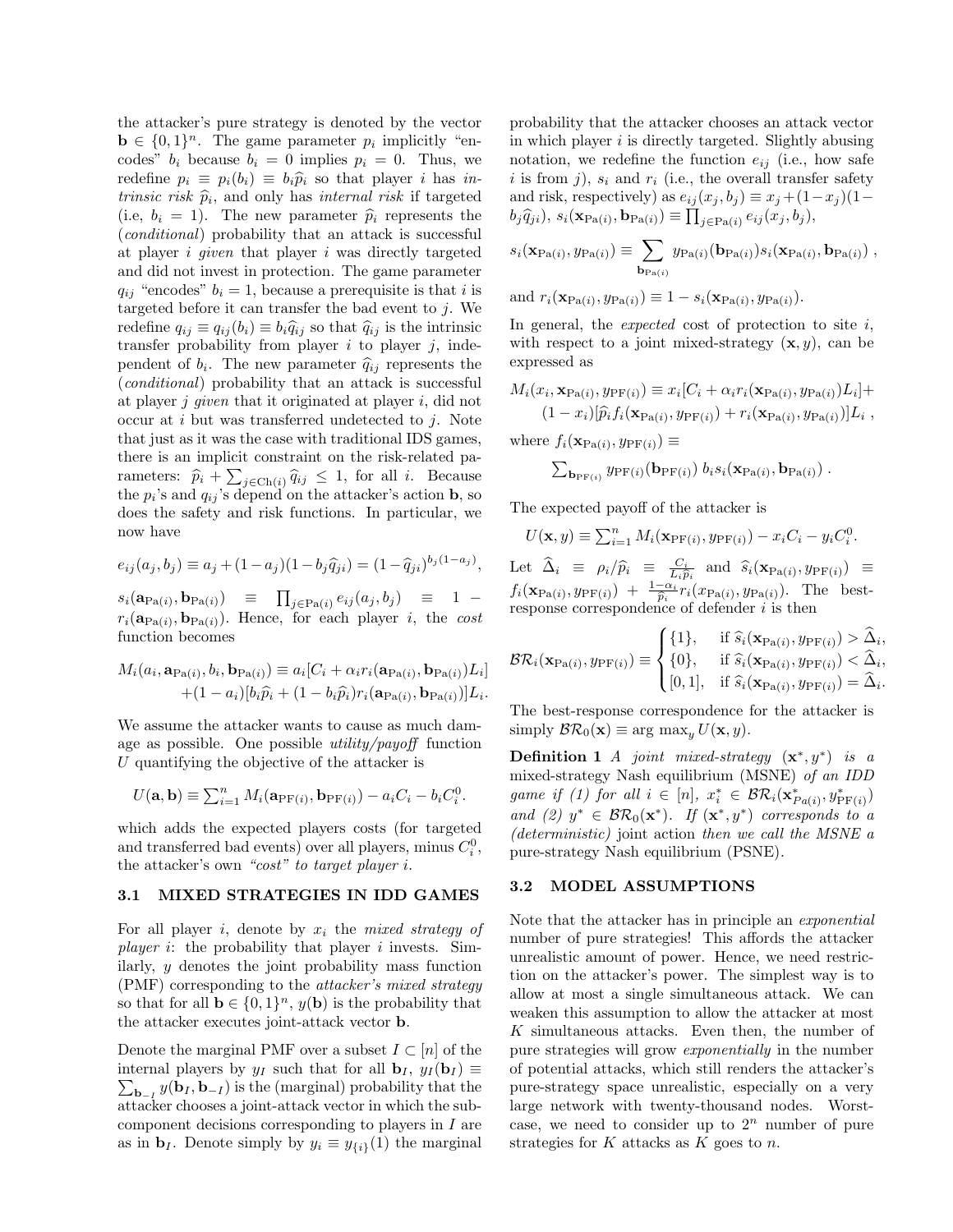Assumption 1 The set of pure strategies of the attacker is  $\mathcal{B} = \{ \mathbf{b} \in \{0,1\}^n \mid \sum_{i=1}^n b_i \leq 1 \}.$ 

The following assumptions are on the game parameters. The next assumption states that every site's investment cost is positive and (strictly) smaller than the conditional expected direct loss if the site were to be attacked directly  $(b_i = 1)$ ; that is, if a site knows that an attack is directed against it, the site will prefer to invest in security, unless the *external risk* is too high. This assumption is reasonable because otherwise the player will never invest regardless of what other players do (i.e., not investing would be a dominant strategy).

# Assumption 2 For all sites  $i \in [n]$ ,  $0 < C_i < \hat{p}_i L_i$ .

The next assumption states that, for all sites  $i$ , the attacker's cost to attack  $i$  is positive and (strictly) smaller than the expected loss (i.e., gains from the perspective of the attacker) achieved if an attack initiated at site  $i$  is successful, either directly at  $i$  or at one of its children (after transfer); that is, if an attacker knows that an attack is rewarding (or able to obtain a positive utility), it will prefer to attack some nodes in the network. This assumption is reasonable; otherwise the attacker will never attack regardless of what other players do (i.e., not attacking would be a dominant strategy, leading to an easy problem to solve).

**Assumption 3** For all sites  $i \in [n]$ ,  $0 < C_i^0 < \widehat{p}_i L_i + \sum_{i=1}^{\infty} \widehat{p}_i^0 C_i$  $\sum_{j \in Ch(i)} \widehat{q}_{ij} \alpha_j L_j.$ 

PSNE of IDD Games. It turns out that under these three assumptions, there is no PSNE in IDD games. This is typical of attacker-defender settings. The following proposition eliminates PSNE as a universal solution concept for natural IDD games in which at most one attack is possible. The main significance of this result is that it allows us to concentrate our efforts on the much harder problem of computing MSNE.

Proposition 1 No IDD game in which Assumptions 1, 2 and 3 hold has a PSNE.

### 3.3 MSNE OF IDD GAMES

We first consider the IDD games under the assumption that no protection from transfer risk, which is used in the original IDS games. Note that, throughout this subsection, we will be using the assumptions we made earlier (in additional to the following assumption).

Assumption 4 For all internal players  $i \in N$ , the probability that player i's investment in security does not protect the player from transfers,  $\alpha_i$ , is 1.

Definition 2 We say an IDD game is transfervulnerable if Assumption 4 holds. We say an IDD game is a single simultaneous attack game if Assumption 1 holds (i.e., at most one attack is possible).

Assumption 1, in the context of mixed strategies, implies the probability of no attack  $y_0 \equiv 1 \sum_{i=1}^{n} y_i$ . Assumptions 1 and 4 greatly simplify the bestresponse condition of the internal players because now  $\widehat{s}_i(\mathbf{x}_{\text{Pa}(i)}, y_{\text{PF}(i)}) = y_i$ . Let  $L_i^0(x_i) \equiv (1 - x_i)(\widehat{p}_i L_i + \sum_{i=1}^n \widehat{p}_i L_i)$  $\sum_{j \in \text{Ch}(i)} \hat{q}_{ij} L_j$ ). It will also be convenient to denote by  $\overline{L}_i^0 \equiv L_i^0(0) = \widehat{p}_i L_i + \sum_{j \in \text{Ch}(i)} \widehat{q}_{ij} L_j$ , so that we can express  $L_i^0(x_i) = (1 - x_i)\overline{L}_i^0$  $\iota_i^0$ , to highlight that  $L_i^0$  is a linear function of  $x_i$ . Similarly, it will also be convenient to let  $M_i^0(x_i) \equiv L_i^0(x_i) - C_i^0$ , and denote  $\overline{M}_i^0 \equiv$  $M_i^0(0) = \overline{L}_i^0 - C_i^0$ . Let  $\eta_i^0 \equiv C_i^0 / \overline{L}_i^0$  $\int_{i}^{\infty}$ . The best-response condition of the attacker also simplifies under the same assumptions because now  $U(\mathbf{x}, y) = \sum_{i=1}^{n} y_i M_i^0(x_i)$ . Assumption 3 is reasonable in our new context because, under Assumption 4, if there were a player  $i$ with  $\eta_i^0 > 1$ , the attacker would never attack *i*, and as a result player i would never invest. In that case, we can safely remove  $j$  from the game, without any loss of generality.

We now characterize the space of MSNE in IDD games, which will immediately lead to a polynomial-time algorithm for computing all MSNE.

Characterization. The characterization starts by partitioning the space of games into three, based on whether  $\sum_{i=1}^{n} \hat{\Delta}_i$  is (1) <, (2) =, or (3) > than 1. The rationale behind this is that now the players are indifferent between investing or not investing when  $y_i = \Delta_i$ , by the best-response correspondence the attacker's mixed strategy is restricted. The following result fully characterizes the set of MSNE in single simultaneous attack transfer-vulnerable IDD games.

**Proposition 2** The joint mixed-strategy  $(\mathbf{x}^*, y^*)$  is an MSNE of a single simultaneous attack transfervulnerable IDD game in which

- 1.  $\sum_{i=1}^{n} \hat{\Delta}_i$  < 1 if and only if (1) 1 >  $y_0^* = 1 \sum_{i=1}^{n} \hat{\Delta}_i > 0$ , and (2) for all i,  $y_i^* = \hat{\Delta}_i > 0$  and  $0 < x_i^* = 1 - \eta_i^0 < 1$ .
- 2.  $\sum_{i=1}^{n} \hat{\Delta}_i = 1$  if and only if (1)  $y_0^* = 0$ , and (2) for all i,  $y_i^* = \hat{\Delta}_i > 0$  and  $x_i^* = 1 - \frac{v + C_i^0}{\overline{L}_i^0}$  with  $0 \leq v \leq \min_{i \in [n]} \overline{M}_{i}^{0}$  $\frac{0}{i}$ .
- 3.  $\sum_{i=1}^n \hat{\Delta}_i > 1$  if and only if (1)  $y_0^* = 0$ , and (2) there exists a non-singleton, non-empty subset  $I \subset [n]$ , such that  $\min_{i \in I} \overline{M}_i^0 \geq \max_{k \notin I} \overline{M}_k^0$ k if  $I \neq [n]$ , and the following holds: (a) for all  $k \notin I$ ,  $x_k^* = 0$  and  $y_k^* = 0$ , (b) for all  $i \in$  $J \equiv \argmin_{i \in I} \overline{M}_i^0$  $\sum_{i}^{0}$ ,  $x_{i}^{*} = 0$  and  $0 \leq y_{i}^{*} \leq \hat{\Delta}_{i}$ ,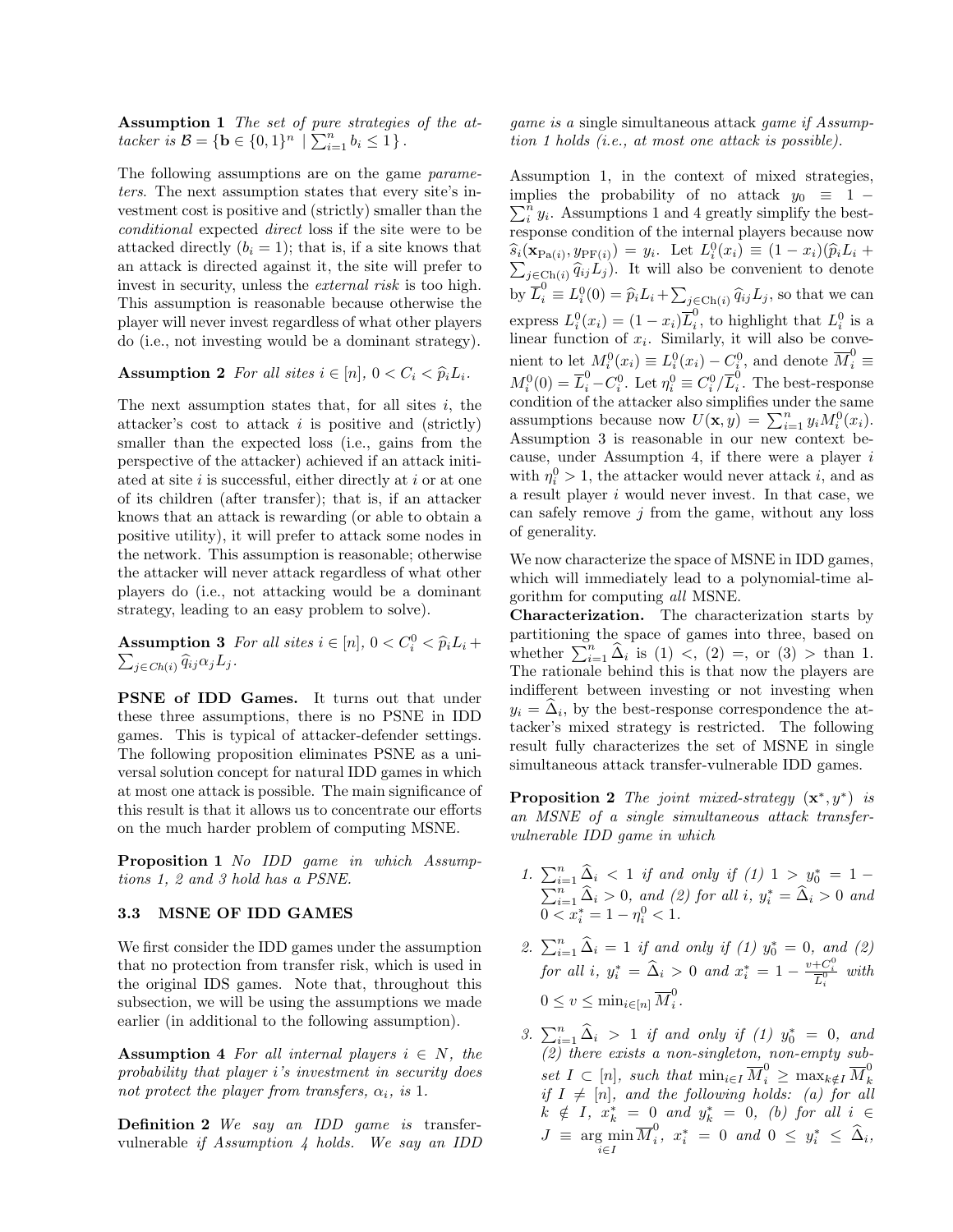and in addition,  $\sum_{i \in J} y_i^* = 1 - \sum_{t \in I-J} \hat{\Delta}_i$ ; and (c) for all  $i \in I - J$ ,  $y_i^* = \hat{\Delta}_i$  and  $0 < x_i^* =$  $1 - \frac{\min_{t \in I} \overline{M}_t^0 + C_i^0}{\overline{L}_i^0} < 1.$ 

As proof sketch, we briefly state that the proposition follows from the restrictions imposed by the model parameters and their implication to indifference and monotonicity conditions. We also mention that the third case in the proposition implies that if the  $\overline{M}_l^0$  $\mathbf{a}^{\prime}$ 's form a complete order, then the last condition stated in that case allows us to search for a MSNE by exploring only  $n-2$  sets, vs.  $2^{n-2}$  if done naively. <sup>6</sup>

We now discuss properties of the characterization.

Security investment characteristics of MSNE. At equilibrium  $\mathbf{x}^*$ , if  $x_i^* > 0$ , the probability of not investing is proportional to  $C_i^0$  and *inversely* proportional to  $\hat{p}_i \overline{L} + \sum_{j \in \text{Chi}(i)} \hat{q}_{ij} L_j$ . It is kind of reassuring the at equilibrium, which is the (almost-surely) unique stable outcome of the system, the probability of investing increases with the potential loss a player's non-investment decision could cause to the system. Hence, behavior in a stable system implicitly "forces" all players to indirectly account for or take care of their own children. This may sound a bit paradoxical at first given that we are working within "noncooperative" setting and each player's cost function is only dependent on the investment decision of the player's parents. Interestingly, the existence of the attacker in the system is inducing an (almost-surely) unique stable outcome in which an implicit form of "cooperation" occurs. A defenders's best response is independent of their parents, the source of transfer risk, if investment in security does nothing to protect that player from transfers (i.e.,  $\alpha_i = 1$ ). This makes sense because the player cannot control the transfer risk.

Relation to network structure. How does the network structure and the equilibrium relate? As seen above, the values of the equilibrium strategy of each player depend on information from the attacker, the player and the player's children. From the discussion in the last paragraph, a player's probability of investing at the equilibrium increases with the expected loss sustained from a "bad event" occurring as a result of a transfer from a player to the player's children.

Let us explore this last point further by considering the case of uniform-transfer probabilities (also studied by Kunreuther and Heal [2003] and Kearns and Ortiz [2003]). In that case, transfer probabilities are only a function of the source, not the destination:  $\hat{q}_{ij} \equiv \delta_i$ .

The expression for the equilibrium probabilities of those players who have a positive probability of investing would simplify to  $x_i^* = 1 - \frac{v + C_i^0}{\hat{p}_i L_i + \delta_i \sum_{j \in \text{Chi}(i)} L_j},$ for some constant  $v$ . The last expression suggests that  $\sum_{j \in \text{Ch}(i)} L_j$  differentiates the probability of investing between players. That would suggests the larger the number of children the larger the probability of investing. A scenario that seems to further lead us to that conclusion is when we make further assumptions (homogeneous system: first studied in the original IDS paper):  $L_i \equiv L$ ,  $\hat{p}_i \equiv \hat{p}$ ,  $\delta_i \equiv \delta$ , and  $C_i^0 \equiv C_0^{0.7}$  for all players. Then, we would get  $x_i^* = 1 - \frac{v + C^0}{L(\hat{p} + \delta)Ch}$  $\frac{v+C^{\circ}}{L(\widehat{p}+\delta|Ch(i)|)}$ . So the probability of *not* investing is inversely proportional to the number of children the player has.

On the attacker's equilibrium strategy. The support of the attacker,  $I^* \equiv \{i \mid y_i^* > 0\}$ , at equilibrium has the following properties: (1) players for which the attacker's cost-to-expected-loss is higher are "selected" first in the algorithm; (2) if the size of that set is t, and there is a lower bound on  $\Delta_i > \Delta$ , and  $\sum_{i=1}^n \widehat{\Delta}_i > 1$ , then  $t < 1/\widehat{\Delta}$  is an upper-bound on the number of players that could potentially be attacked; (3) if we have a game with homogeneous parameters, then the probability of an attack will be uniform over that set  $I^*$ ; and  $(4)$  all but one of the players in that set  $I^*$  invest in security with some non-zero probability (almost surely).

### 3.4 COMPUTING MSNE EFFICIENTLY

We now describe an algorithm to compute all MSNE in single simultaneous attack transfer-vulnerable IDD games that falls off the Proposition 2. We begin by noting that the equilibrium in the case of IDD games with  $\sum_{i=1}^{n} \hat{\Delta}_i \leq 1$ , corresponding to cases 1 and 2 of the proposition, has essentially an analytic closed-form. Hence, we concentrate on the remaining and most realistic case in large-population games of  $\sum_{i=1}^{n} \hat{\Delta}_i > 1$ . We start by sorting the indices of the internal players in descending order based on the  $\overline{M}^0_i$  $i$ 's. Let Val(l) and Idx(l) be the lth value and index in the resulting sorted list, respectively. Find t such that  $1 - \widehat{\Delta}_{\mathrm{Idx}(t)} \leq \sum_{l=1}^{t-1} \widehat{\Delta}_{\mathrm{Idx}(l)} < 1$ . Let  $k = \arg \max \{l \geq t \mid \text{Val}(l) = \text{Val}(t) \}$  (i.e., continue down the sorted list of values until a change occurs). For  $i = 1, \ldots, t - 1$ , let  $l = \text{Idx}(i)$  and set  $x_l^* = 1 - \frac{\text{Val}(t) + C_l^0}{\overline{L}_l^0}$  and  $y_l^* = \widehat{\Delta}_l$ . For  $i = k + 1, \ldots, n$ , let  $l = \text{Idx}(i)$  and set  $x_l^* = 0$  and  $y_l^* = 0$ . For  $i = t, \ldots, k$ , let  $l = \text{Idx}(i)$  and set  $x_l^* = 0$ . Finally, represent the simplex defined by the following constraints: for  $i = t, ..., k$ , let  $l = \text{Idx}(i)$  and  $0 \le y_l^* \le \hat{\Delta}_l$ ;

<sup>6</sup> In fact, it turns out a complete order is not actually necessary because we can safely move all defenders with the same value of  $\overline{M}_i^0$  in a group as a whole inside or outside the set I referred to in that case of the proposition.

<sup>&</sup>lt;sup>7</sup>Note that this does not mean that the expected loss caused by a player that does not invest but is attacked,  $L(\hat{p}+\delta|Ch(i)|)$ , is the same for all players.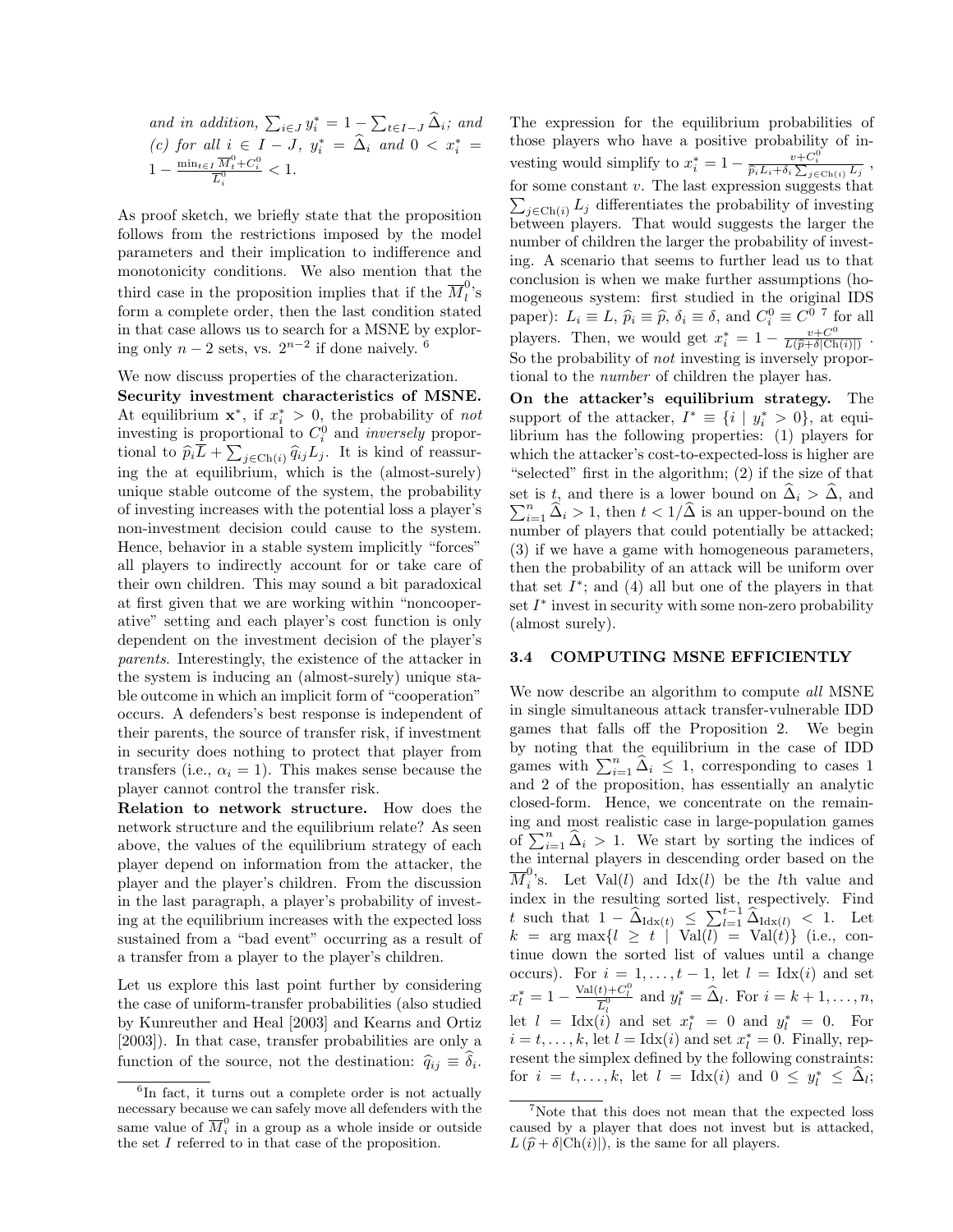$\sum_{i=t}^{k} y_{\text{Idx}(i)}^{*} = 1 - \sum_{i=1}^{t-1} \widehat{\Delta}_{\text{Idx}(i)}$ . The running time of the algorithm is  $O(n \log n)$  (because of sorting). As mentioned earlier, the theorem is significant because we do not know of any other non-trivial class of games that have algorithms to compute all Nash equilibria in polynomial time, except ours and the uniform IDS games [Kearns and Ortiz, 2003].

Theorem 1 There exists a polynomial-time algorithm to compute all MSNE of a single simultaneous attack transfer-vulnerable IDD game.

Note that the case in which  $\sum_{i=1}^{n} \hat{\Delta}_i = 1$  has (Borel) measure zero and is quite brittle (i.e., adding or removing a player breaks the equality). For the case in which  $\sum_{i=1}^{n} \hat{\Delta}_i > 1$ , if the value of the  $\overline{M}_i^0$  $i$ 's are distinct,  $8$  then there is a unique MSNE!

# 4 EXPERIMENTS

In the previous section, we established the theoretical characteristics and computational tractability of single simultaneous attack IDD games with the highest transfer vulnerability parameter:  $\alpha_i = 1$ . In this section, partly motivated by security problems in cyberspace, we concentrate instead on empirically evaluating the other extreme of transfer vulnerability: games with low  $\alpha_i$  values (i.e., near 0), so that investing in security considerably reduces the transfer risk.

Our main objectives for the experiments presented here are (1) to demonstrate that a simple heuristic, best-response-gradient dynamics (BRGD), is practically effective in computing an (approximate) MSNE in a very large class of IDD games with realistic Internet-scale network graphs in a reasonable amount of time for cases in which the transfer vulnerabilities  $\alpha_i$ 's are low; and (2) to explore the general structural and computational characteristics of (approximate) MSNE in such IDD games, including their dependence on the underlying network structure of the game (and approximation quality).

BRGD is a well-known technique from the work on learning in games [Fudenberg and Levine, 1999, Singh et al., 2000, Kearns and Ortiz, 2003, Heal and Kunreuther, 2005, Kearns, 2005]. Here, we use BRGD as a tool to *compute* an  $\epsilon$ -approximate MSNE, which is a joint mixed strategy with the property that the gain in utility (or reduction in cost) of any individual from unilaterally deviating from their prescribed mixed-strategy is no larger than  $\epsilon$ ; a 0-approximate MSNE is an exact MSNE.

|  |  | Table 1: Internet Games' Model Parameters |
|--|--|-------------------------------------------|
|  |  |                                           |

| Model                          | Fixed: $U = 0.5$                                                                             |
|--------------------------------|----------------------------------------------------------------------------------------------|
| Parameters                     | Random: $U \sim \text{Uniform}([0,1])$                                                       |
| $\alpha_i$                     | U/20                                                                                         |
| $L_i$                          | $10^8 + (10^9) * U$                                                                          |
| $C_i$                          | $\overline{10^5 + (10^6) * U}$                                                               |
| $\widehat{p}_i$                | $\overline{0.9 * \frac{\nu_i}{\tilde{p}_i + \sum_{k \in \mathrm{Ch}(i)} \tilde{q}_{ik}}}$    |
| $\widehat{q}_{ij}$             | $\tilde{q}_{i j}$<br>$0.9 * \frac{1}{\tilde{p}_i + \sum_{k \in Ch(i)} \tilde{q}_{ik}}$       |
| $z_i$                          | $\overline{0.2+U/5}$                                                                         |
| $\overline{\widetilde{p}_{i}}$ | $0.8 + U/10$                                                                                 |
| $\widetilde{q}_{ij}$           | $Ch(j) + Pa(j)$<br>$z_i \frac{1}{\sum_{k \in \text{Ch}(i)}  \text{Ch}(k)  +  \text{Pa}(k) }$ |
|                                |                                                                                              |

We obtained the latest version (March 2010 at the time) of the real structure and topology of the Autonomous Systems (AS) in the Internet from DIMES (netdimes.org) [Shavitt and Shir, 2005]. The AS-level network has 27, 106 nodes (683 isolated) and 100, 402 directed edges; the graph length (diameter) is 6, 253, the density (number of edges divided by number of possible edges) is  $1.9920 \times 10^{-5}$ , and the average (in and out) degree is 3.70, with  $\approx 76.93\%$  and 2.59% of the nodes having zero indegree and outdegree, respectively. All the IDD games in the experiments presented in this section have this network structure.

For simplicity, we call Internet games the class of IDD games with the AS-level network graph and low  $\alpha_i$  values. We considered various settings for model parameters of Internet games: a single instance with specific fixed values; and several instances generated at random (see Table 1 for details). The attacker's costto-attack parameter for each node  $i$  is always held constant:  $C_i^0 = 10^6$ . For each run of each experiment, we ran BRGD with randomly-generated initial conditions (i.e., random initializations of the players' mixed strategies):  $x_i \sim$  Uniform([0, 1]), i.i.d. for all i, and  $y$  is a probability distribution generated uniformly at random, and independent of x, from the set of all probability mass functions over  $n + 1$  events. <sup>9</sup> The initialization of the transfer-probability parameters of a node essentially gives higher transfer probability to children with high (total) degree (because they are potentially "more popular"). The initialization also enforces  $\hat{p}_i + \sum_{j \in \text{Ch}(i)} \hat{q}_{ij} = 0.9$ . Other initializations are possible but we did not explore then here.

### 4.1 COMPUTING  $\epsilon$ -MSNE USING BRGD

Given the lack of theoretical guarantees on the convergence rate of BRGD, we began our empirical study by evaluating the convergence and computation/runningtime behavior of BRGD on Internet games. We ran

<sup>&</sup>lt;sup>8</sup>Distinct  $\overline{M}_i^0$ 's for the set of defenders at which the sum goes over one is sufficient to guarantee unique MSNE.

<sup>&</sup>lt;sup>9</sup>Recall the probability of no attack  $y_0 = 1 - \sum_{i=1}^n y_i$ .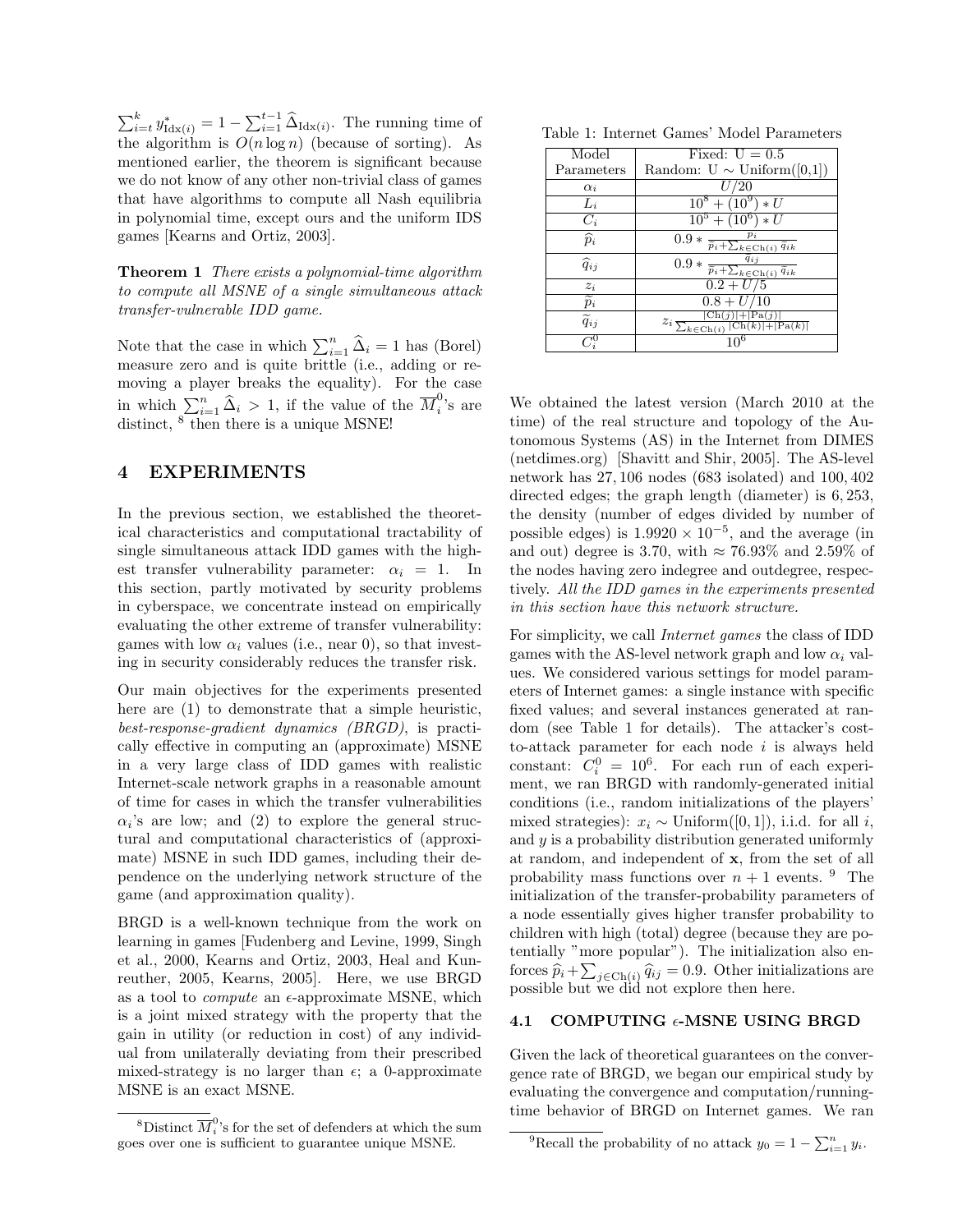

Figure 1: Convergence Rate of Learning Dynamics: The plots above present the number of iterations of BRGD as a function of  $\epsilon$  under the two experimental conditions: Internet games with fixed (top) and randomly-generated parameters (bottom). Applying MSE regression to the top and bottom graphs, we obtain a functional expression for the number of iterations  $N^F(\epsilon) = 0.00003\epsilon^{-2.547}$  (  $R^2 = 0.90415$ ) and  $N^R(\epsilon) = 0.0291\epsilon^{-1.589}$  ( $R^2 = 0.9395$ ), respectively (i.e., low-degree polynomials of  $1/\epsilon$ ).

ten simulations for each  $\epsilon$  value and recorded the number of iterations until convergence (up to 2, 000 iterations). Figure 1 presents the number of iterations taken by BRGD to compute an  $\epsilon$ -MSNE as a function of  $\epsilon$ . All simulations in this experiment converged (except for  $\epsilon = 0.001$ : 2 and all of the runs for single and randomly-generated instances, respectively, did not). Each iteration took roughly 1-2 sec. (wall clock). Hence, we can use BRGD to consistently compute an  $\epsilon$ -MSNE of a 27K-players Internet game in a few seconds!

### 4.2 CHARACTERISTICS OF THE  $\epsilon$ -MSNE

We now concentrate on the empirical study of the structural characteristics of the  $\epsilon$ -MSNE found by BRGD. We experimented on both the single and randomly-generated Internet game instances. We discuss the typical behavior of the attacker and the sites in an  $\epsilon$ -MSNE, and the typical relationship between  $\epsilon\textsc{-MSNE}$  and network structure.

#### 4.2.1 A Single Internet Game

We first studied the characteristics of the  $\epsilon$ -MSNE of a single Internet game instance. The only source of randomness in these experiments comes from BRGD's



Figure 2: Attacker's Equilibrium Strategy on an Internet Game Instance (Fixed): The graph shows the values of  $y_i^* > 0$  for each node *i*, sorted in decreasing order (in log-log scale), for attacker's Strategy A (blue/denserdots line) and Strategy B (red/sparser-dots line) at an MSNE of the single instance of the Internet game.

initial conditions (i.e., the initialization of the mixed strategies  $\bf{x}$  and  $\bf{v}$ ). BRGD consistently found exact MSNE (i.e.,  $\epsilon = 0$ ) in all runs.

Players' equilibrium behavior. In fact, we consistently found that the attacker always displays only two types of "extreme" equilibrium behavior, corresponding to the two kinds of MSNE BRGD found for the single Internet game: place positive probability of a direct attack to either almost all nodes (Strategy A) or a small subset (Strategy B). Figure 2 shows a plot of the typical probability of direct attack for those two equilibrium strategies for the attacker when BRGD stops. In both strategies, a relatively small number of nodes (about 1K out of 27K) have a reasonably *high* (and near *uniform*) probability of direct attack. In Strategy A, however, every node has a positive probability of being the target of a direct attack, albeit relatively very low for most; this is contrast to Strategy B where most nodes are fully immune from a direct attack. Interestingly, none of the nodes invest in either MSNE:  $x_i^* = 0$  for all nodes *i*. Thus, in this particular Internet game instance, all site nodes are willing to risk an attack!

Relation to network structure. We found that the nodes with (relatively) high probability of direct attack are at the "fringe" of the graph (i.e., have low or no degree). In Strategy A, fringe nodes (with mostly 0 or 1 outdegree) have relatively higher probability of direct attack than nodes with higher outdegree. Similarly, in Strategy B, the small subset of nodes that are potential target of a direct attack have relatively low outdegree (mostly 0, and 0.0067 on average; this is in contrast to the average outdegree of 3.9639 for the nodes immune from direct attack). In short, we consistently found that the nodes with low outdegree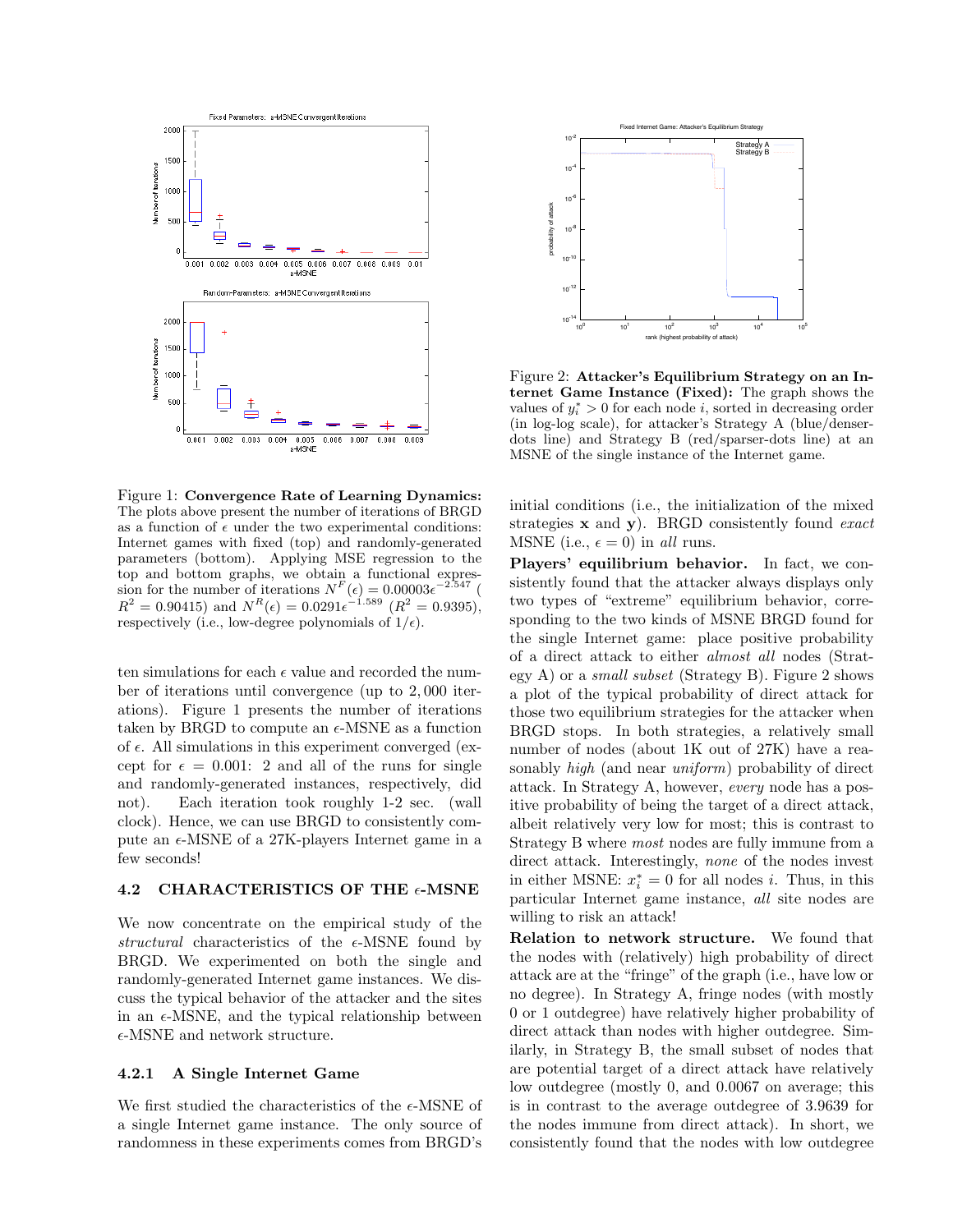

Figure 3: Attacker's and Site's  $\epsilon$ -MSNE Strategies for Randomly-Generated Internet Games: The graphs show the empirical distributions of the probability of attack (top) and histograms of the probability of investment (bottom), for different  $\epsilon$ -value conditions encoded in the right-hand side of the plots (i.e., from 0.001 to 0.009). In both graphs, the distributions and histograms found for each  $\epsilon$  value considered are drawn in the same corresponding graph superimposed. The top graph plots the distribution of  $y_i$  where the nodes are ordered decreasingly based on the  $y_i$  value. The bottom bar graph shows histograms of the probability of investing in defense/security measures based on the following sequence of 10 ranges partitioning the unit interval:  $([0, 0.1], (0.1, 0.2], ..., (0.9, 1]).$ 

are more likely to get attacked directly in the single Internet game instance.

#### 4.2.2 Randomly-Generated Internet Games

We now present results from experiments on randomly-generated instances of the Internet game, a single instance for each  $\epsilon \in \{0.001, 0.002, ..., 0.009\}.$ For simplicity, we present the result of a single BRGD run on each instance. <sup>10</sup>

Behavior of the players. Figure 3 shows plots of the attacker's probability of direct attack and histograms of the nodes's probability of investment in a typical run of BRDG on each Internet game instance



Figure 4: Attacker's  $\epsilon$ -MSNE Strategy vs. Node Degree: Average indegree (top) and outdegree (bottom) of nodes potentially attacked in terms of the  $\epsilon$ -MSNE.

randomly-generated for each  $\epsilon$  value. The plots suggest that approximate MSNE found by BRGD is quite sensitive to the  $\epsilon$  value: as  $\epsilon$  decreases, the attacker tends to "spread the risk" by selecting a larger set of nodes as potential targets for a direct attack, thus lowering the probability of a direct attack on any individual node; the nodes, on the other hand, tend to deviate from (almost) fully investing and (almost) not investing to a more uniform mixed strategy (i.e., investing or not investing with roughly equal probability). A possible reason for this is that as more nodes become potential targets of a direct attack, more nodes with initial mixed strategies close to the "extreme" (i.e., very high or very low probabilities of investing) will move closer to a more uniform (and thus less "predictable") investment distribution.

Relation to network structure. Figure 4 presents some experimental results on the relationship between network structure and the attacker's equilibrium behavior. The graphs show, for each  $\epsilon$  value, the average indegree and outdegree, across the ten BRGD runs, of those nodes that are potential targets of a direct attack at an  $\epsilon$ -MSNE. In general, both the average indegree and outdegree of the nodes that are potential targets of a direct attack tend to increase as  $\epsilon$  decreases. One possible reason for this finding could be the fact that the values of  $\alpha_i$  generated for each player are relatively low (i.e., uniformly distributed over  $[0, \frac{1}{40}]$ ); yet, interestingly, such behavior and pattern, is exact opposite of the theory for the case  $\alpha_i = 1$ .

<sup>10</sup>While the results presented here are for a single instance of the Internet game for each  $\epsilon$ , the results are typical of multiple instances. Our observations are robust to the experimental randomness in both the Internet game parameters and the initialization of BRGD. For the sake of simplicity of presentation, we discuss results based on a single instance of the Internet game, and in some cases based on a single BRGD run. Note that, for each  $\epsilon$  value we considered, the Internet game parameters remain constant within different BRGD runs. BRGD always converged within 2,000 iterations (except 6 runs for  $\epsilon = 0.001$ ).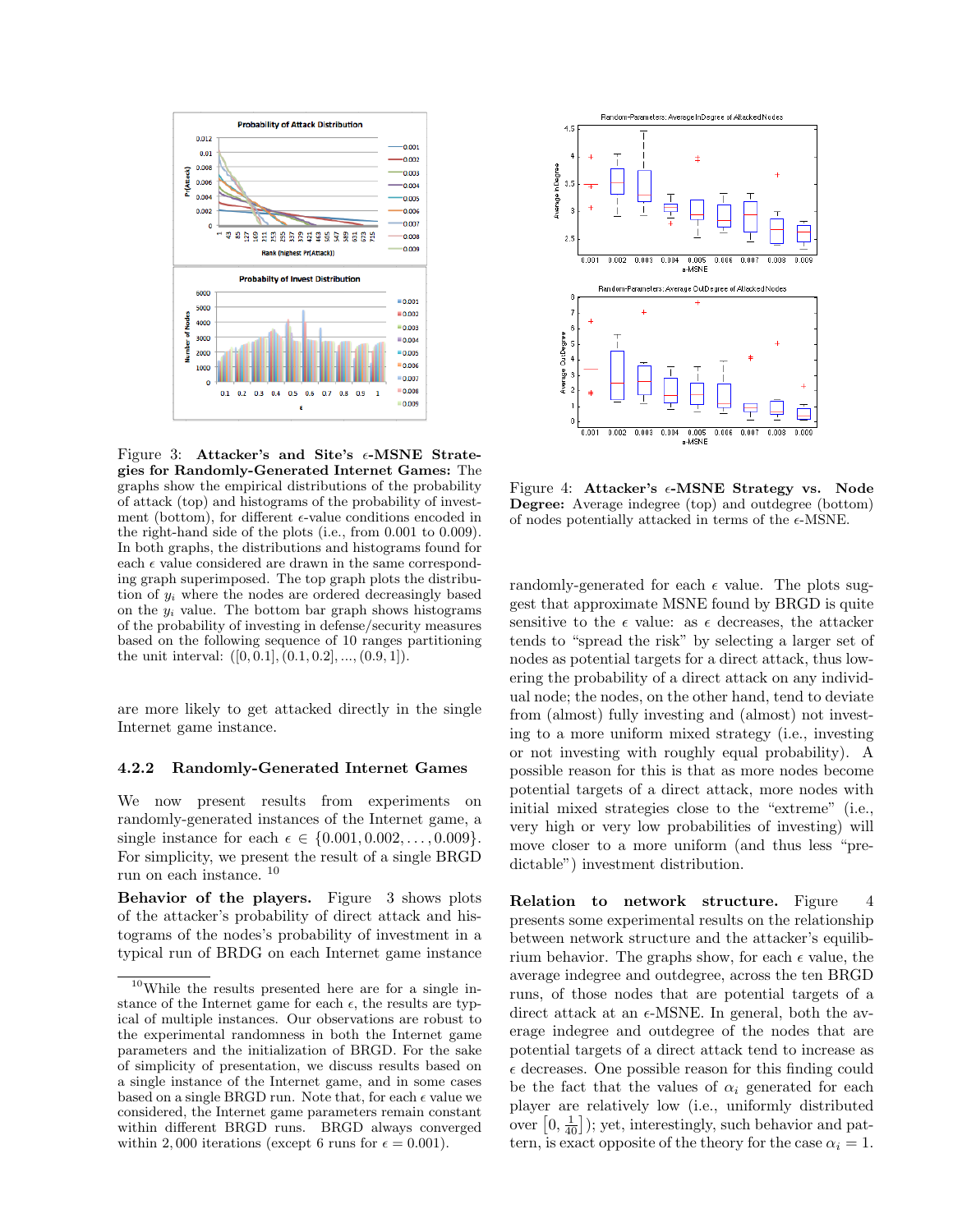# References

- Vicki M. Bier and M. Naceur Azaiez, editors. Game Theoretic Risk Analysis of Security Threats. Springer, 2009.
- Eva Cárceles-Poveda and Yair Tauman. Strategic aspects of terrorism. Games and Economic Behavior, 2011. Forthcoming.
- Hau Chan, Michael Ceyko, and Luis E. Ortiz. Interdependent defense games: Modeling interdependent security under deliberate attacks (Supplementary Material). http://www.cs.stonybrook.edu/ ~leortiz/papers/dg\_UAI\_SM\_final.pdf, June 2012.
- Xi Chen, Xiaotie Deng, and Shang-Hua Teng. Settling the complexity of computing two-player Nash equilibria. J. ACM, 56(3):1–57, 2009.
- Vincent Conitzer and Tuomas Sandholm. New complexity results about Nash equilibria. Games and Economic Behavior, 63(2):621 – 641, 2008. Second World Congress of the Game Theory Society.
- Marco Cremonini and Dmitri Nizovtsev. Understanding and influencing attackers' decisions: Implications for security investment strategies. In The Fifth Workshop on the Economics of Information Security (WEIS 2006), 2006.
- Constantinos Daskalakis, Paul W. Goldberg, and Christos H. Papadimitriou. The complexity of computing a Nash equilibrium. Commun. ACM, 52(2): 89–97, 2009.
- D. Fudenberg and D. Levine. The Theory of Learning in Games. MIT Press, 1999.
- Neal Fultz and Jens Grossklags. Blue versus red: Towards a model of distributed security attacks. In Roger Dingledine and Philippe Golle, editors, Financial Cryptography and Data Security, pages 167– 183. Springer-Verlag, Berlin, Heidelberg, 2009.
- I. Gilboa and E. Zemel. Nash and correlated equilibria: some complexity considerations. Games and Economic Behavior, 1:80–93, 1989.
- Konstantinos Gkonis and Harilaos Psaraftis. Container transportation as an interdependent security problem. Journal of Transportation Security, 3:197– 211, 2010.
- Georg Gottlob, Gianluigi Greco, and Francesco Scarcello. Pure Nash equilibria: Hard and easy games. J. Artif. Int. Res., 24(1):357–406, 2005.
- Geoffrey Heal and Howard Kunreuther. IDS models of airline security. Journal of Conflict Resolution, 49 (2):201–217, April 2005.
- Geoffrey Heal and Howard Kunreuther. Modeling interdependent risks. Risk Analysis, 27:621–634, July 2007.
- Manish Jain, Dmytro Korzhyky, Ondrej Vanek, Vincent Conitzery, Michal Pechoucek, and Milind Tambe. A double oracle algorithm for zero-sum security games on graphs. In AAMAS, 2011.
- Benjamin Johnson, Jens Grossklags, Nicolas Christin, and John Chuang. Uncertainty in interdependent security games. In Proceedings of the First International Conference on Decision and Game Theory for Security, GameSec'10, pages 234–244, Berlin, Heidelberg, 2010. Springer-Verlag.
- M. Kearns, M. Littman, and S. Singh. Graphical models for game theory. In Proceedings of the Conference on Uncertainty in Artificial Intelligence, pages 253– 260, 2001.
- Michael Kearns. Economics, computer science, and policy. Issues in Science and Technology, Winter 2005.
- Michael Kearns. Graphical games. In Noam Nisan, Tim Roughgarden, Eva Tardos, and Vijay V. Vazi- ´ ran, editors, Algorithmic Game Theory, chapter 7, pages 159–180. Cambridge University Press, 2007.
- Michael Kearns and Luis E. Ortiz. Algorithms for interdependent security games. In Neural Information Processing Systems (NIPS), 2003.
- Christopher Kiekintveld, Manish Jain, Jason Tsai, James Pita, Fernando Ordóñez, and Milind Tambe. Computing optimal randomized resource allocations for massive security games. In AAMAS, pages 689– 696, 2009.
- Dmytro Korzhyk, Vincent Conitzer, and Ronald Parr. Complexity of computing optimal Stackelberg strategies in security resource allocation games. In AAAI, 2010.
- Dmytro Korzhyk, Vincent Conitzer, and Ronald Parr. Security games with multiple attacker resources. In IJCAI, pages 273–279, 2011a.
- Dmytro Korzhyk, Vincent Conitzer, and Ronald Parr. Solving Stackelberg games with uncertain observability. In AAMAS, pages 1013–1020, 2011b.
- Howard Kunreuther and Geoffrey Heal. Interdependent security. Journal of Risk and Uncertainty, 26 (2-3):231–249, March 2003.
- Peng Liu. Incentive-based modeling and inference of attacker intent, objectives, and strategies. In Proc. of the 10th ACM Computer and Communications Security Conference (CCS'03), pages 179–189, 2003.
- Kong-Wei Lye and Jeannette Wing. Game strategies in network security. In Proceedings of the Workshop on Foundations of Computer Security, pages 1–2, 2002.
- Anahad O'Connor and Eric Schmitt. Terror attempt seen as man tries to ignite device on jet. The